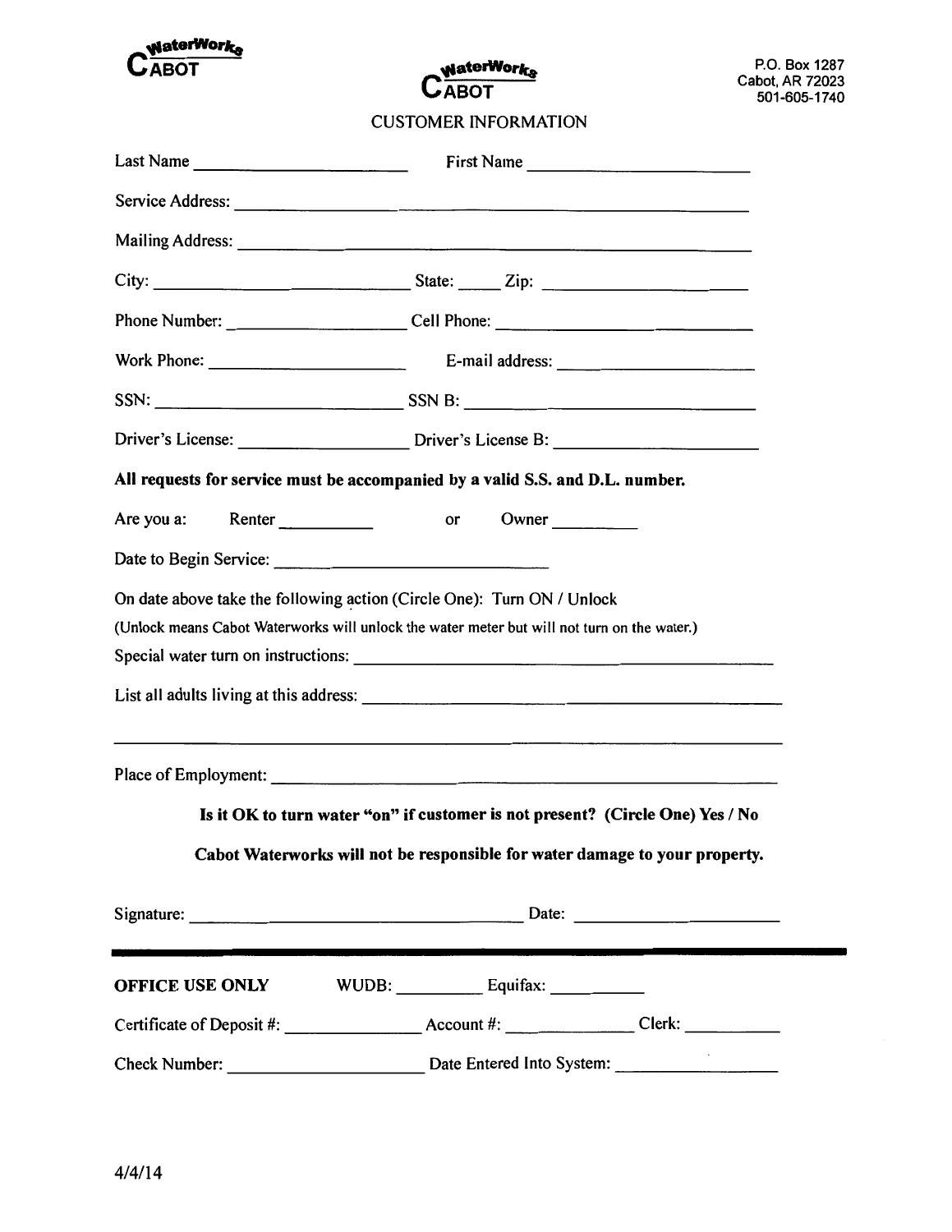

One City Plaza, Suite B P.O. BOX 1287 Cabot, Arkansas 72023 Phone 501 605-1740 Fax 501-605-1743

## **Cabot WaterWorks Customer Service Agreement**

Customer requests services at the address indicated below and agrees to pay a DEPOSIT as required on each account per the rate ordinance. The services provided pursuant to this Agreement shall continue until cancelled by Cabot WaterWorks or until Customer notifies Cabot WaterWorks billing office of Customer's desire to have such services discontinued.

Customer agrees to abide by Cabot WaterWorks' published policies, rules and regulations governing the consumption of water and disposal of wastewater. Customer further agrees to accept water service at the pressure and quantity available from Cabot WaterWorks' mains and service lines without claim for damages because of pressure or stoppage of flow. Customer further agrees that water or wastewater services supplied through the lines supplying this address shall be used only on the premises in accordance with the law. No water shall be sold by Customer or allowed to be taken through the meter servicing this premises for use on any other premises and no wastewater from another premises shall be deposited into the Cabot WaterWorks system through this premises.

Customer acknowledges that Cabot WaterWorks bills for water, wastewater and sanitation service on the last business day of the month. Bills are due the  $15<sup>th</sup>$  of each month unless the  $15<sup>th</sup>$  falls on a weekend or official Cabot WaterWorks Holiday in which the due date shall be the next business day. **Customer shall be responsible for the timely payment of each monthly bill whether it is actually received or not.** If Customer has not received a bill by the 5th day of any month, Customer should call the Billing Office at 501-843-4654 and request a replacement bill and the amount currently due by the Customer so the bill can be paid in a timely manner. Customer bills not paid by the close of business on the  $15<sup>th</sup>$  day of the month, the Due Date, will be assessed a 10% penalty and a \$1.00 rebilling fee. Customer bills not paid by the close of business on the  $25<sup>th</sup>$  day of the month, the Cut-off Date, will be assessed a re-connect fee and the meter will be disconnected or locked off. The re-connect fee during regular business hours is \$25.00, after regular business hours the fee is \$50.00. All past due amounts plus penalties and fees must be paid before water service will be restored.

After Customer notifies Cabot WaterWorks of Customer's desire to discontinue service, Cabot WaterWorks will prepare and send Customer a final bill. Customer should pay the final bill within five (5) days from the date it is mailed by Cabot WaterWorks. If Customer should fail to make such final payment in a timely manner, Customer's deposit shall be applied against the final bill and service shall be discontinued at any new account opened by Customer until the deposit has been restored to the required amount. Deposits remaining on the books of Cabot WaterWorks, shall be refunded to Customer by mail within sixty days; except, refunds for less than \$1.00. This Customer will have to come to the Billing Office within sixty days of closing the account to pick up the refund or the remaining deposit shall become the property of Cabot WaterWorks.

In addition to the above, Customer agrees:

 To permit Cabot WaterWorks, its agents and employees, to enter the service location at all reasonable times for the purposes necessary to render water and wastewater services, including the repair of any water or wastewater lines belonging to Cabot WaterWorks on the property served pursuant to this Agreement;